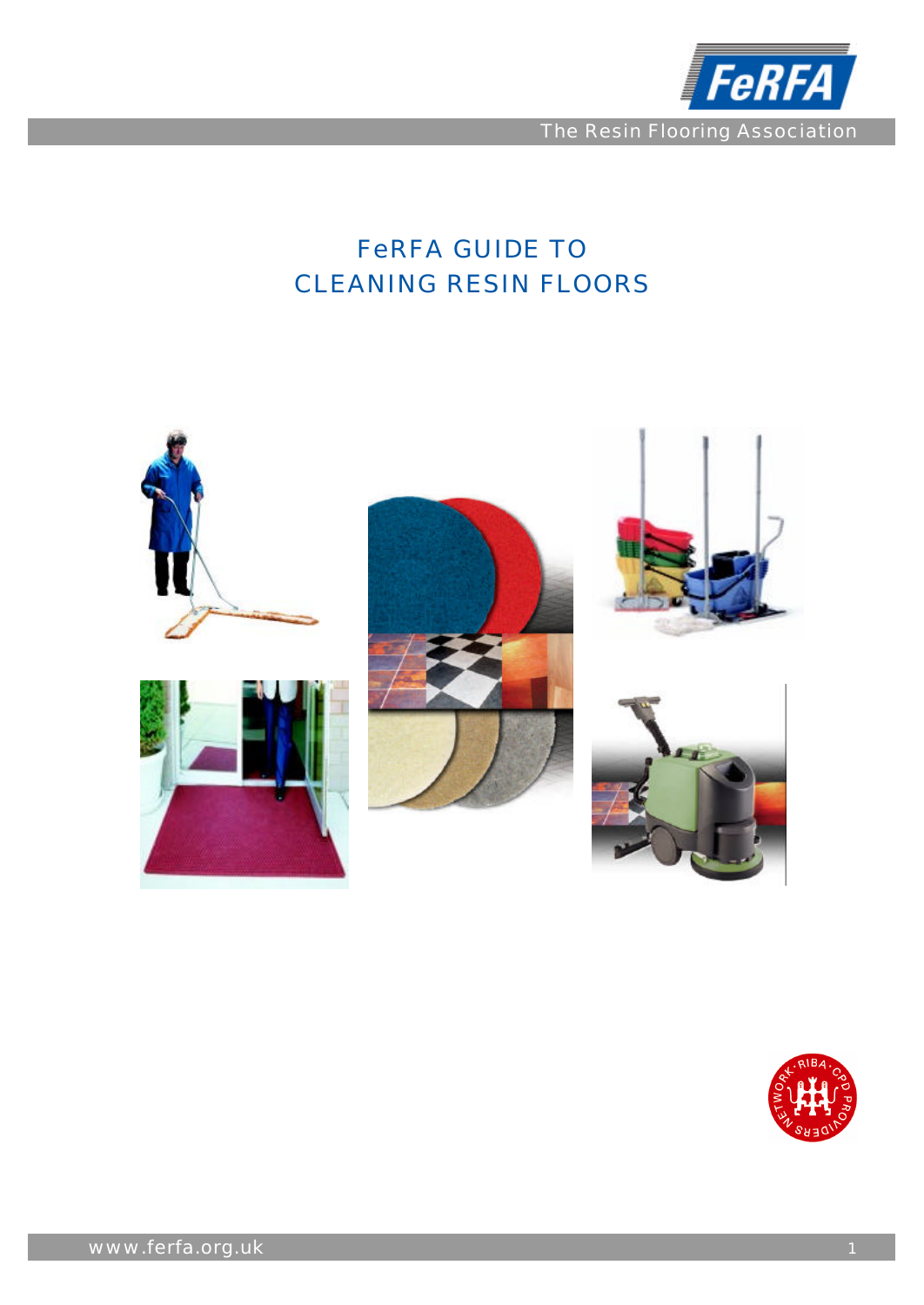

# **CONTENTS**

| 1 <sub>1</sub>   |                                 |  |  |  |  |
|------------------|---------------------------------|--|--|--|--|
| 2.               | 2.1                             |  |  |  |  |
| 3.               | 3.1<br>3.2<br>3.3<br>3.4<br>3.5 |  |  |  |  |
| $\overline{4}$ . |                                 |  |  |  |  |
| 5.               | 5.1                             |  |  |  |  |
| 6.               |                                 |  |  |  |  |
| 7 <sub>1</sub>   |                                 |  |  |  |  |
| 8.               |                                 |  |  |  |  |
| 9.               |                                 |  |  |  |  |
| 10.              |                                 |  |  |  |  |
|                  |                                 |  |  |  |  |
|                  |                                 |  |  |  |  |

# **FeRFA**

*FeRFA, the Resin Flooring Association represents resin flooring product manufacturers, specialist contractors and allied trades. Established in 1969, FeRFA now represents over 60 UK based companies. The Association has established Codes of Practice for full members. It takes an active role in promoting resin flooring and in developing both national and international standards.*

*All FeRFA publications are freely downloadable from the website at www.ferfa.org.uk for further information, contact FeRFA at: 16 Edward Road, Farnham, Surrey, GU9 8NP W: www.ferfa.org.uk* 

Although care has been taken to ensure, to the best of our knowledge, that all data and information contained herein is accurate to the extent that it relates to either matters of fact or accepted practice or matters of opinion at the time of publication, FeRFA assumes no responsibility for any errors in or misrepresentation of such data and/or information or any loss or damage arising from or related to its use. All rights reserved. No part of this publication may be reproduced, stored in a retrieval system or transmitted, in any form or by any means, electronic, mechanical, recording or otherwise, without prior permission of FeRFA.

> ISBN: 0 9538020 9 4 © FeRFA (Resin Flooring Association) 2006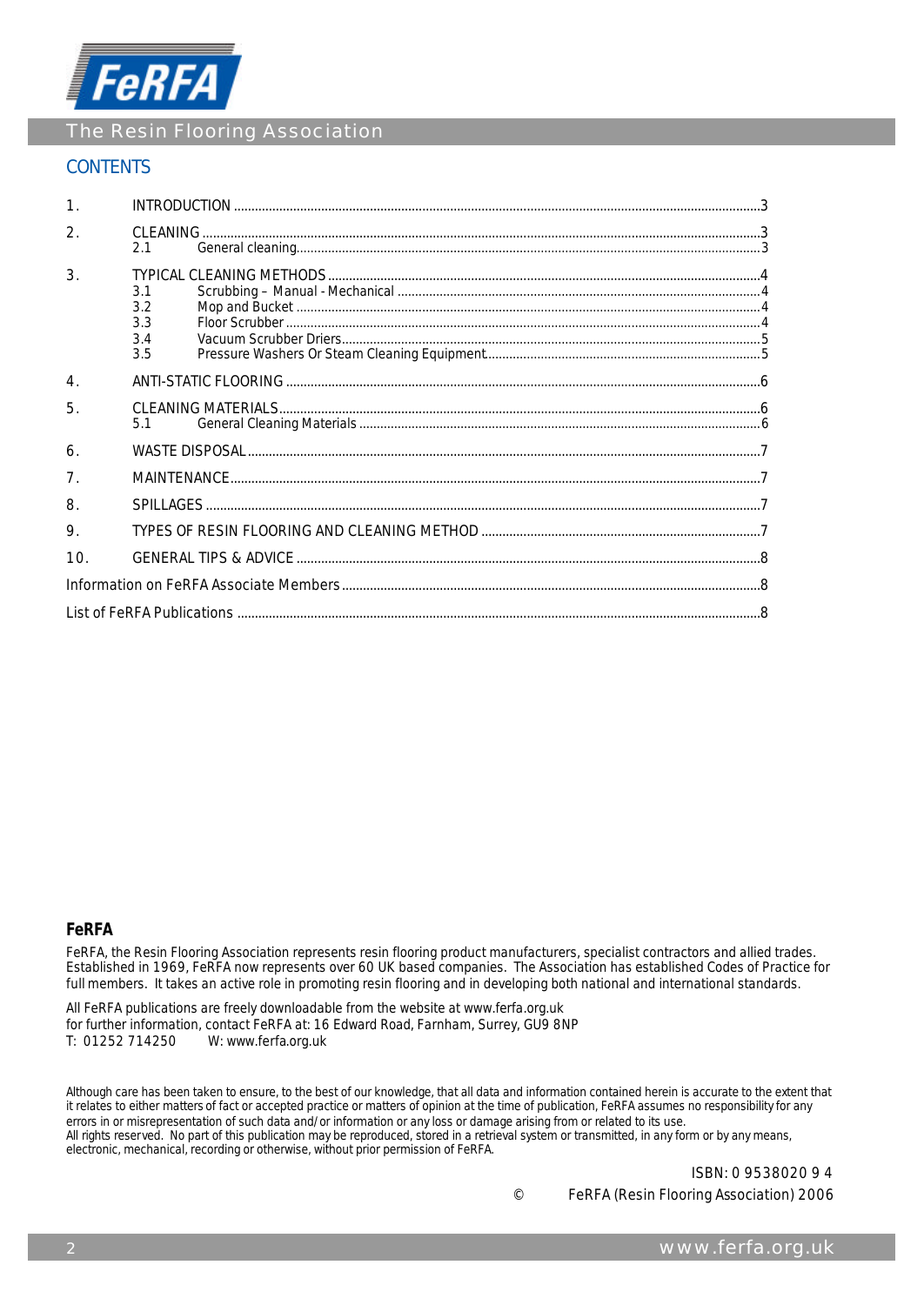

## **1. INTRODUCTION**

A variety of different types of synthetic resin systems are available which can form the binder of a flooring system. These include typically epoxy, polyurethane and methacrylate resins.

Resin flooring systems are used in a wide variety of situations, for each particular situation there is an optimal specification which takes into account the required performance parameters.

The new BS 8204-6 (following the FeRFA Guide) states in section 4.2 that:

"It is essential that, in the design and construction stages, there should be full consultation with the end user and contractor and manufacturer of the synthetic resin flooring to ensure that the product to be selected is entirely suited for the conditions both during application and in subsequent service". (refer to FeRFA Selection Guide for Synthetic Flooring)

Resin floors are tough resilient systems, however, for the performance characteristics of the floor to be maintained, an appropriate cleaning regime should be agreed in advance.

The cleaning regime will itself be determined by a number of factors, the type of resin flooring installed, the type and frequency of traffic, the degree and type of soiling and specific hygiene requirements.

#### **2. CLEANING**

Flooring cleaning can be thought of as having two components, a mechanical component and chemical component, these two components should work together to mutual advantage.

The mechanical component – energy – may be applied to the floor by hand with a scrubbing motion. Usually the input is by mechanical agitation, a floor scrubber. High energy inputs may also be achieved by using high pressure washers, hot water washers and steam cleaners.

The chemical component, cleaning solution , will dissolve or emulsify the type of soil or contamination present. Once this has taken place the removal of the dirty water and rinsing of the floor are key to successful cleaning. It is important that clean water is used for rinsing.

Resin flooring will not be affected by most generally available special purpose cleaning materials, when these are used in accordance with the Chemical Cleaning manufacturers instructions and the floor rinsed properly with clean water.

A small spot test in an inconspicuous area is a worthwhile precaution before applying any new cleaning product.

The cleaning regime should specify the type of equipment to be used, the type of cleaning chemicals to be used and the frequency of the cleaning.

Each cleaning regime will be specific for a particular set of conditions. Should any of the factors vary e.g. the type of soiling, then a change in the cleaning chemicals may be required. In order that the floor continues to provide the intended performance and meets the hygiene requirements, then it is essential that the user implements the appropriate cleaning regime

#### **2.1 General cleaning**

Resin floors will not dust. However, dust will settle on the floor from other sources (e.g. dusty beams above, blown from outside, from processes, brought in on goods).





Floors which are kept clean will last longer. Fine particles of dust, dirt, debris, act as abrasives with traffic unless the floor is cleaned regularly. For the pharmaceutical, cosmetic and food industries it is particularly important to maintain hygienic surfaces, proper cleaning techniques are essential. In engineering works, metal swarf is particularly abrasive and if not removed from the floor, can cause damage in a short space of time.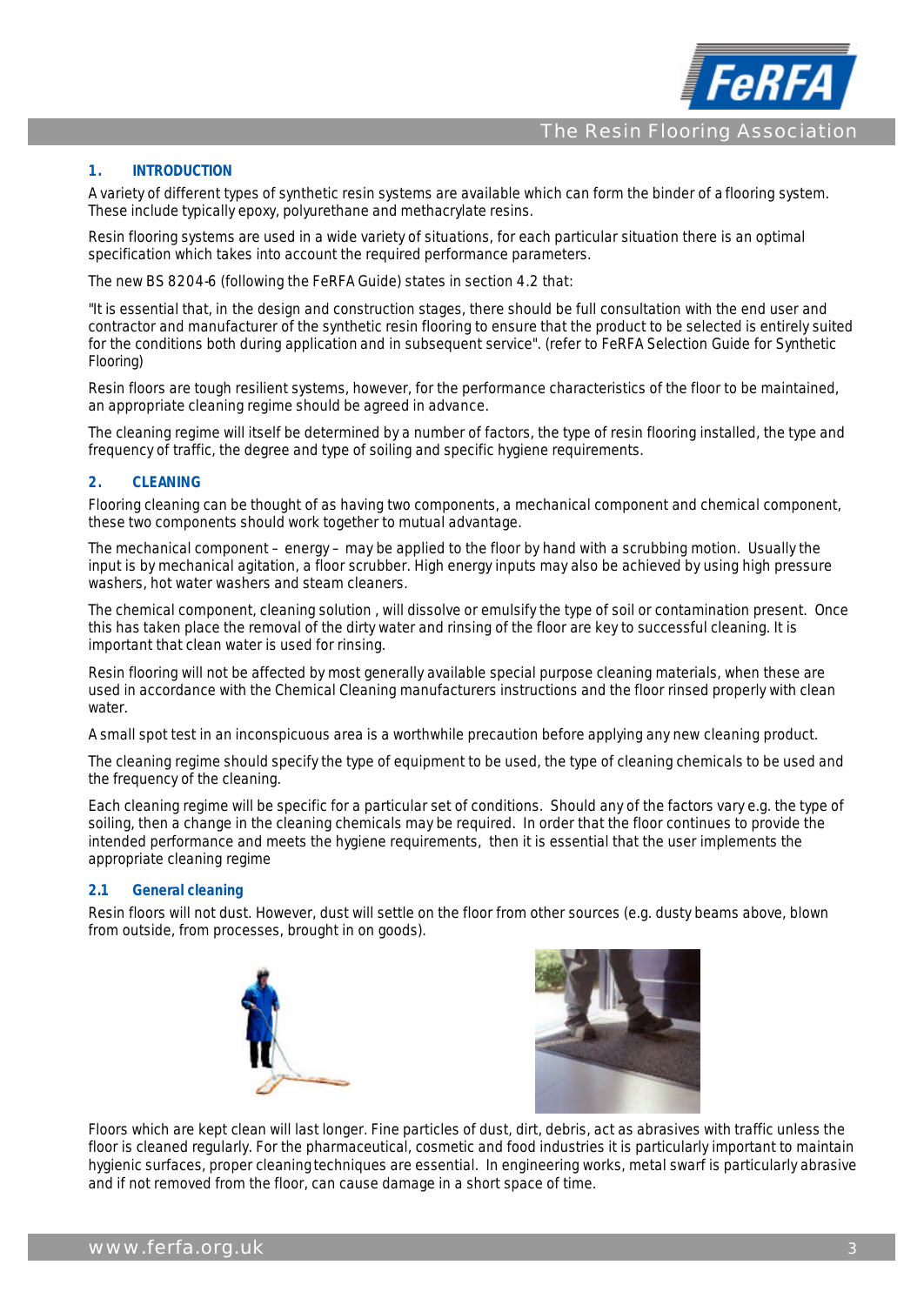

Thus, to maintain a clean, safe and healthy environment, proper management is required including suitable cleaning/vacuum removal and dust control systems (e.g. mats), in addition to routine manual/mechanical sweeping as required.

## **3. TYPICAL CLEANING METHODS**

## **3.1 Scrubbing – Manual - Mechanical**

- **Sweep floor to remove loose debris and accumulations of soil.**
- Use the appropriate cleaning agent detergent, deodorizer, degreaser, emulsifier.
- Apply cleaning agent diluted as required and allow it to react on surface. - Agitate by hand using a stiff brush or mechanically.
- Flood with clean water and scrub.
- ß Remove dirty water with wet vacuum or squeegee to floor drains.
- Contaminated water may be required to be disposed of as hazardous waste.
- ß Observe all regulations, which prohibit introduction of certain chemical cleaners, solvents and wastes into surface water drains, sewer systems, open bodies of water or into the soil. Rinse again and remove.
- ß Regular washing with a suitable washer/drier machine should normally be carried out using a low foam neutral detergent.





**Note:** The use of brushes in certain situations may be more effective than the use of pads, however care should be taken by the operator to raise abrasive pads or brushes off the floor when stationary since permanent ring marks may result when the machine stops in one position.

## **3.2 Mop and Bucket**

Over 300,000 cleaners daily in the UK still use the mop and bucket.

This should be the cleaning method for dealing with **spillages**, but is **not** for routinely cleaning the floor. In normal every day usage the mop and bucket may remove heavy soiling but typically the water is changed infrequently with the result that the floor is usually wiped with dirty water and a film of dirt spread uniformly across the floor.

## **3.3 Floor Scrubber**

This is the preferred method for cleaning resin floors, to ensure:

- **EXECONDED CONTROLLED APPLICATION OF CLEANING AGENCY**
- ß Effective scrubbing action
- Continuous supply of clean water
- ß Continuous removal of dirty water
- ß Continuous drying of the floor

The choice of using brushes or pads will usually be determined by the profile of the floor and the degree of soiling. Brushes are normally better on floors with raised non slip finish, and floors with a significant texture.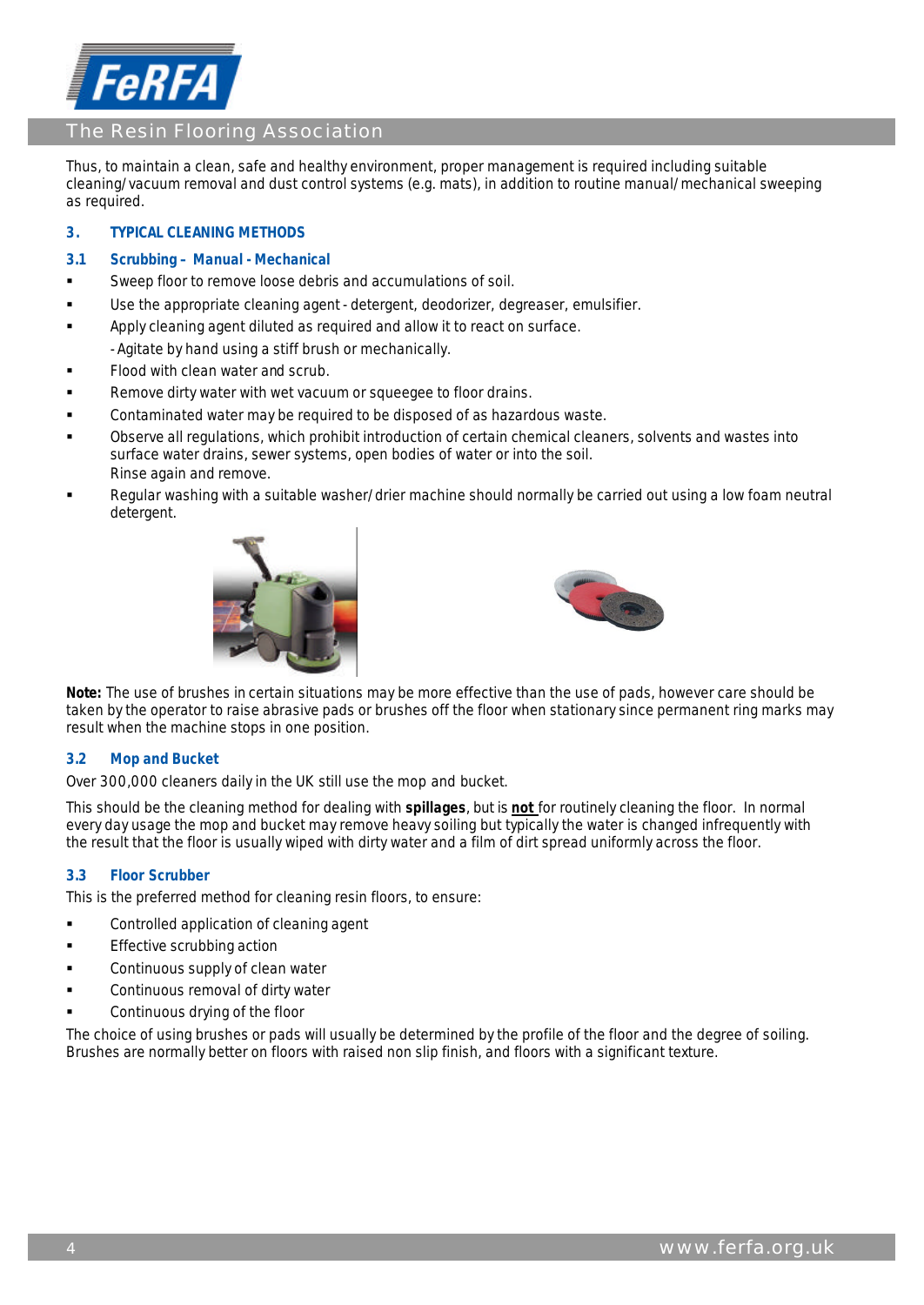

A wide range of pads are available for specific tasks.









- BLACK Heavy duty stripping, quickly removes dirt, wax, floor finish and sealers. For use with any stripping agent.
- GREEN Light stripping and wet scrubbing. Thoroughly removes dirt and scuff marks.
- BLUE Wet scrubbing or heavy duty spray cleaning. Gives the floor a thorough scrubbing removing dirt and scuffs. Will remove top of surface finish ready for re-coating.
- RED Use for smooth shiny finish whilst removing light dirt. The typical spray cleaning/buffing pad.
- TAN Dry polishing/buffing pad. Removes light dirt whilst shining floors. Especially good in light traffic areas.
- WHITE Supreme fine pad for polishing dry floors. Use with soft finishes for superior polish. Excellent on softly waxed floors. Produces high gloss finish. Also suitable as ultra high speed cleaning pad with exceptional dimensional stability for use with ultra high speed machines. Will remove light dirt whilst maintaining high gloss finish

#### **3.4 Vacuum Scrubber Driers**

- ß Sweep floor to remove loose debris and accumulations of soil.
- Use the appropriate cleaning agent detergent, deodorizer, degreaser, emulsifier, etc., or combination of agents.
- ß Apply cleaning agent (or combination of agents) diluted as required in the on board detergent tank and allow it to react on surface.
- Agitate by mechanically using the floor scrubber.
- **Remove dirty water with wet vacuum.**
- Observe all regulations, which prohibit introduction of certain chemical cleaners, solvents and wastes into surface water drains, sewer systems, open bodies of water or into the soil.
- ß Rinse and scrub again and vacuum clean and dry.

#### **3.5 Pressure Washers Or Steam Cleaning Equipment**

*Care should be taken to select suitable equipment. These pieces of equipment can be extremely powerful, proper training should be given to ensure they are used safely.*

- **SWEED floor to remove loose debris and accumulations of soil. Pre-wet floor.**
- Use the appropriate cleaning agent detergent, deodorizer, degreaser, emulsifier, bactericide.
- Steam cleaners may require special cleaning agents. Apply cleaning agent (or combination of agents) diluted as required and allow it to react on surface.
- ß Using the pressure washer or steam cleaner, work the entire surface of the floor in a planned sequence. This will agitate and loosen hard-to-remove soil or contamination.
- Flood with clean water and work over the floor surface once again.
- ß For food processing areas reference should be made to the recommendations of CCFRA, (Camden and Chorley Wood Food Research Association)
- Other areas subject to special cleaning regimes are anti-static flooring, clinical floors, nuclear facilities.
- ß Observe all regulations, which prohibit introduction of certain chemical cleaners, solvents and wastes into surface water drains, sewer systems, open bodies of water or into the soil.
- ß Rinse again and remove.

#### *It should be clearly understood, particularly when steam cleaning, that it is advisable always to check with the*  contractor/manufacturer as to the suitability of the floor for constant steam cleaning – Heavy Duty Polyurethane *Flooring at 9mm (FeRFA Type 8) is a system designed to withstand steam cleaning.*

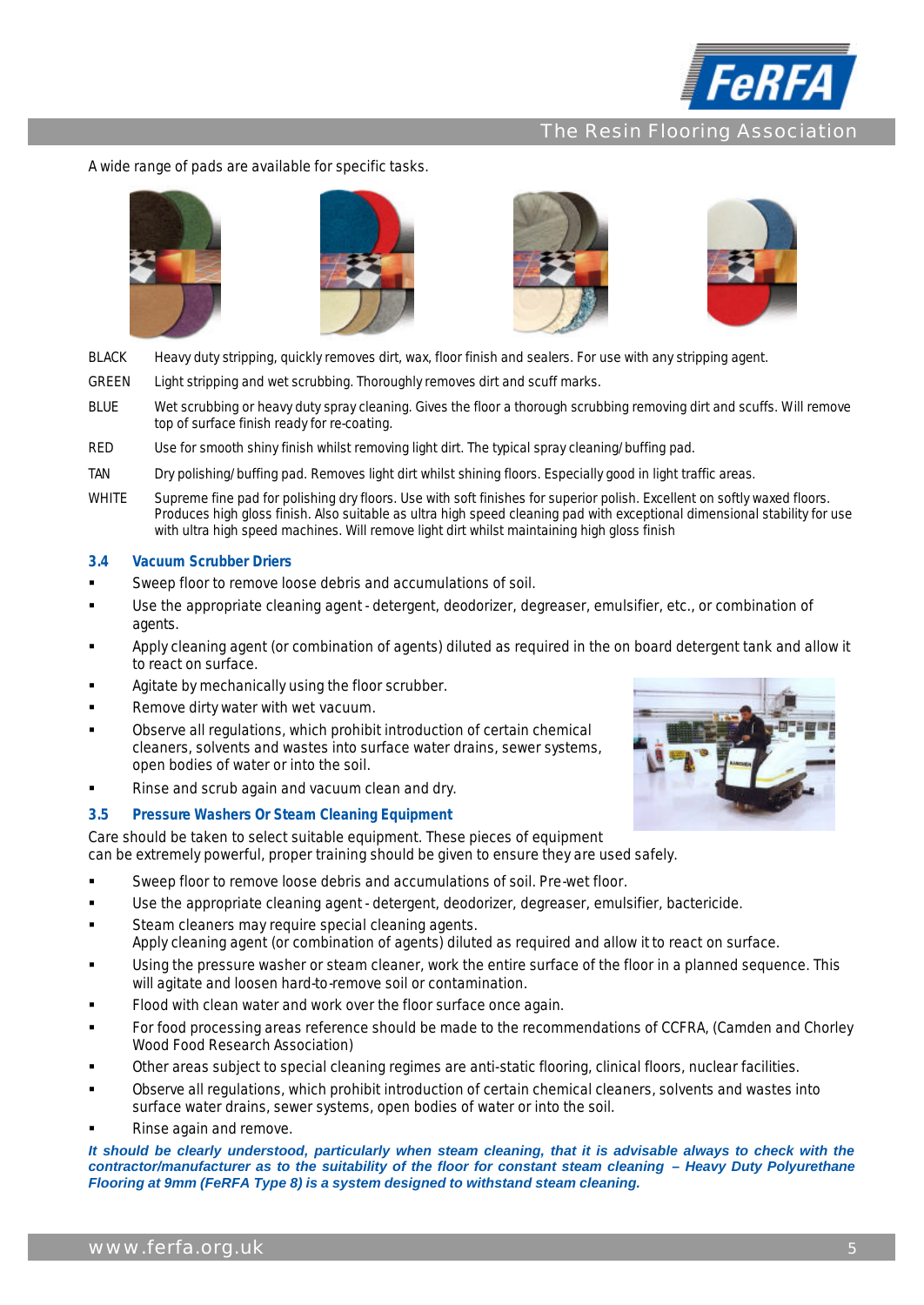

## **4. ANTI-STATIC FLOORING**

Routine cleaning and wear may alter the electrical properties of flooring. Therefore, routine test methods and frequency of tests should be agreed before completion, as should the agency responsible for these tests. The manufacturer should be contacted for their recommendations regarding cleaning methods, materials, polishes etc. In particular, selection of polishes should be done with care as some may act as insulators. The use of inappropriate cleaning regimes may compromise the antistatic performance of the floor.

## **5. CLEANING MATERIALS**

There is a wide range of materials available in the market-place for the cleaning of floors; many of these are complex blends of chemicals some of which have very specific application requirements

Most cleaning products are formulated to be effective against a range of materials. Some, however are very specific in terms of the types of contamination that they are designed to remove. This is more often the case with the bioproducts which are targeted against specific contaminants such as fats or oils. Similarly, some cleaning materials may have an adverse effect on a specific surface if used in the wrong concentration, giving rise to etching, softening or other damage to the surface or body of the finish. This can be a one off effect or cumulative as a result of repeated activity.

## **5.1 General Cleaning Materials**

Commercial products may contain one or more of the following groups:

#### **Surfactants**

Organic molecular materials that are surface active agents, with one end being oleophilic (oil attracting), and are designed to encompass contamination and allow it to be taken into the cleaning water and washed away from the surface.

These mainly fall into the types Cationic( +) Anionic (-) and Non-ionic (often ammonium salts).

Within each of these groups are a wide range of individual chemicals which offer a range of properties.

| <b>Surfactant</b> | <b>Primary use</b>        | <b>Effect</b>                                                                                            |
|-------------------|---------------------------|----------------------------------------------------------------------------------------------------------|
| Anionic           | Detergency                | Good for generation of foams and stabilising dirt in solution                                            |
| Cationic          | wetting out onto surfaces | Used in control of charge and Used in antistatic cleaners and for wetting out onto difficult<br>surfaces |
| Nonionic          | Emulsification            | Effective in taking oils and Greases into the aqueous phase<br>and stabilising emulsions                 |

#### **Acid/Alkali Cleaners**

Alkali cleaners are used for grease and film removers for hard surfaces. Acid based cleaners are used for the removal of scale and water deposits.

## **Conditioning Agents**

Materials that modify the wash water such as sequestering agents, pH control agents, water softening or conditioning agents. These move the aqueous environment into the conditions that allow the active materials to work most effectively. This may be in the form of acid or alkali, complex phosphate or pH buffering mixtures

#### **Specific Additives**

These will include either conventional solvents such as iso-propanol or more specialised materials such as citrus oils and pine oils that have multifunctional benefits by providing both solvency and also perfume to the product. Enzymes can also be added which are designed to attack some specific materials or contaminants Colourants and synthetic perfumes and re-odourants are also added to products.

#### **Biologically Based Products**

There are also ranges of products in the market place based on a wide variety of materials some of which are labelled as containing or based on natural products, with claims for environmentally friendly properties. These can be derived from natural surfactants, colloidal materials, natural oils and plant extracts and enzymes which are blended together to achieve specific performance.

## **Specialist Products**

Specialist products exist for a wide variety of applications including the cleaning of antistatic surfaces, the removal of polishes, chewing gum, tyre marks, stains, oils, fats and greases etc. In addition there are products that are designed to have a specific effect such as sterilisation, bactericidal activity, disinfection.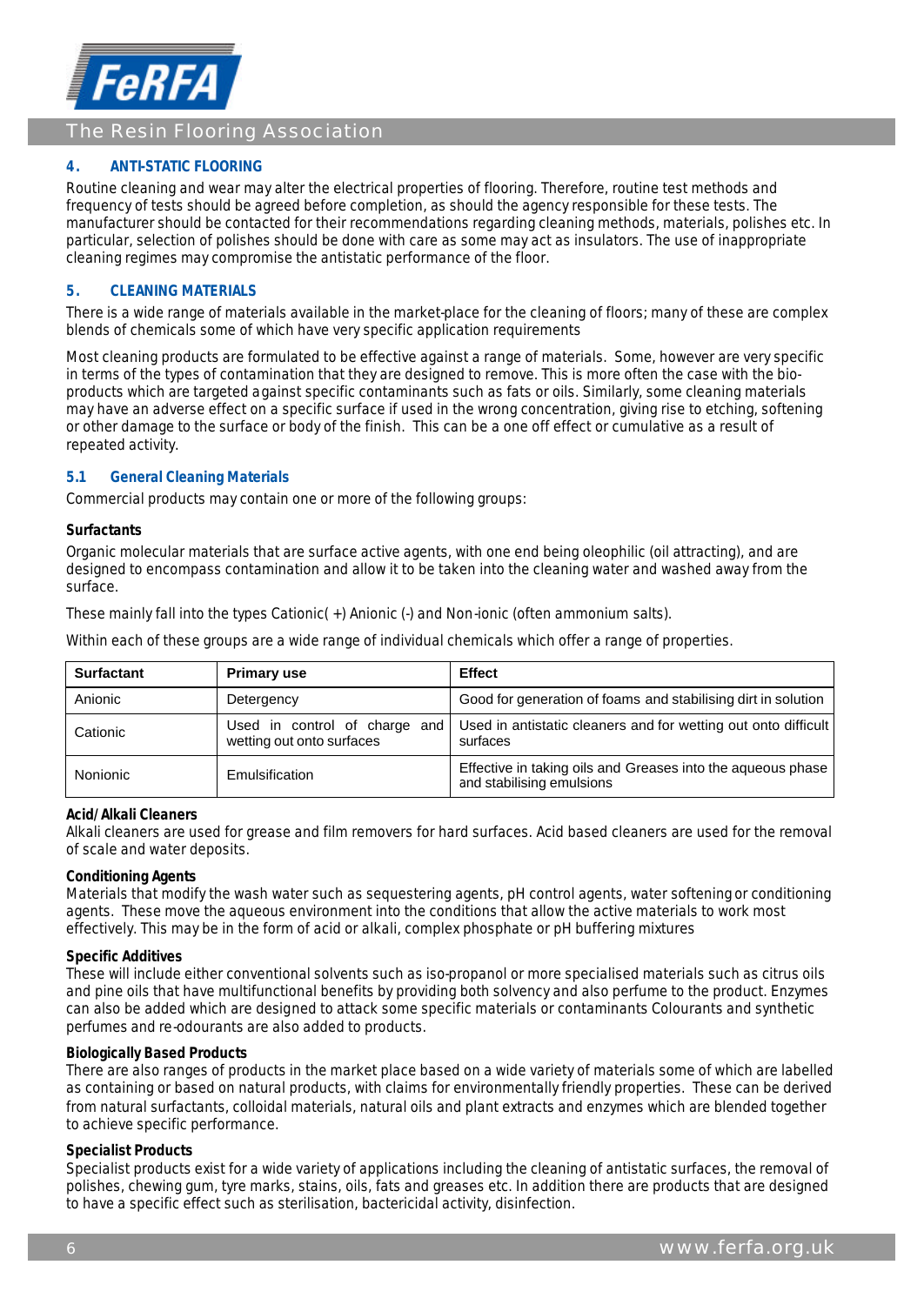

## **6. WASTE DISPOSAL**

Due consideration should be given to the disposal route for waste water produced during the floor cleaning process. Even though environmentally friendly products may have been used it should not be assumed that the waste water generated is able to be disposed of through the normal drainage system. This will depend on the level and type of contamination present in the solution, the disposal point and the quantities being produced.

## **7. MAINTENANCE**

If the correct cleaning and maintenance schedule is used, the appearance of your floor can be easily maintained.

For floors with a high gloss finish it is acceptable practice to lay a sacrificial layer of an acrylic polish, which will keep the high gloss finish, give a hard wearing surface, have the ability to allow for the removal of surface scratches or blemishes, and where carefully selected, will maintain slip resistant characteristics. Once applied, this seal should be maintained using a product designed to clean your floor along with carrying properties to re -enhance and protect the finish.

It may be necessary to occasionally remove the polish and start a fresh. This can be achieved by using a stripping product. This should be selected to ensure removal of any existing polish without detrimental effect upon the flooring system.

## **8. SPILLAGES**

Spillages of any liquid should be wiped up or absorbed and removed as soon as possible. Not only is this a responsible action as far as Health and Safety is concerned, it will also help you to keep your floor in good condition. Once the spillage is removed the area should be cleaned as usual with a standard floor cleaner. If a sacrificial coat has been previously applied the floor should be inspected to see if this remains. If the acrylic coating has been damaged this should be stripped and re -applied.

| <b>Type</b>    | <b>Name</b>                               | <b>Description</b>                                                                                                                                | Duty       | <b>Typical thickness</b> | Cleaning                                                                                     |
|----------------|-------------------------------------------|---------------------------------------------------------------------------------------------------------------------------------------------------|------------|--------------------------|----------------------------------------------------------------------------------------------|
| 1              | Floor seal                                | Applied in two or more coats.<br>Generally solvent or water borne                                                                                 | LD         | Up to 150 $\Im$ m        | Wash and vacuum dry                                                                          |
| 2              | Floor coating                             | Applied in two or more coats.<br>Generally solvent free.                                                                                          | LD/MD      | 150 um to 300 ≥m         | Wash and vacuum dry                                                                          |
| 3              | High build Floor<br>coating               | Applied in two or more coats.<br>Generally solvent free.                                                                                          | <b>MD</b>  | 300 um to 1000 ≥m        | Mechanical scrubber /<br>dryers satisfactory but not<br>with regular use of abrasive<br>pads |
| 4              | <b>Multi-layer</b><br>Flooring            | Aggregate dressed systems based on<br>multiple layers of floor coatings or flow -<br>applied floorings, often described as<br>'sandwich' systems. | MD/HD      | $> 2$ mm                 | Requires rotary brush<br>vacuum machine                                                      |
| 5              | Flow applied<br>Flooring                  | Often referred to as 'self-smoothing' or<br>'self-levelling' flooring and having a<br>smooth surface.                                             | MD/HD      | 2 mm to 3 mm             | Gloss - wash & vacuum<br>Matt - scrubber drier                                               |
| 6              | Resin screed<br>flooring                  | Trowel-finished, heavily filled systems,<br>generally incorporating a surface seal<br>coat to minimize porosity.                                  | MD/HD      | $> 4$ mm                 | Scrubber drier                                                                               |
| $\overline{7}$ | <b>Heavy Duty</b><br>Flowable<br>flooring | Having a smooth surface.                                                                                                                          | HD/VHD     | 4 mm to 6 mm             | Scrubber drier                                                                               |
| 8              | <b>Heavy Duty</b><br>resin flooring       | Trowel-finished, aggregate filled<br>systems effectively impervious<br>throughout their thickness.                                                | <b>VHD</b> | $>6$ mm                  | High pressure washer<br>Cleaner / scrubber                                                   |

## **9. TYPES OF RESIN FLOORING AND CLEANING METHOD**

Light duty (LD) light foot traffic, occasional rubber tyred vehicles<br>Medium duty (MD) regular foot traffic, frequent fork lift truck traffic, o  $(MD)$  regular foot traffic, frequent fork lift truck traffic, occasional hard plastic-wheeled trolleys,

Heavy duty (HD) constant fork lift truck traffic, hard plastic wheeled trolleys, some impact

Very heavy duty (VHD) severe heavily loaded traffic and impact